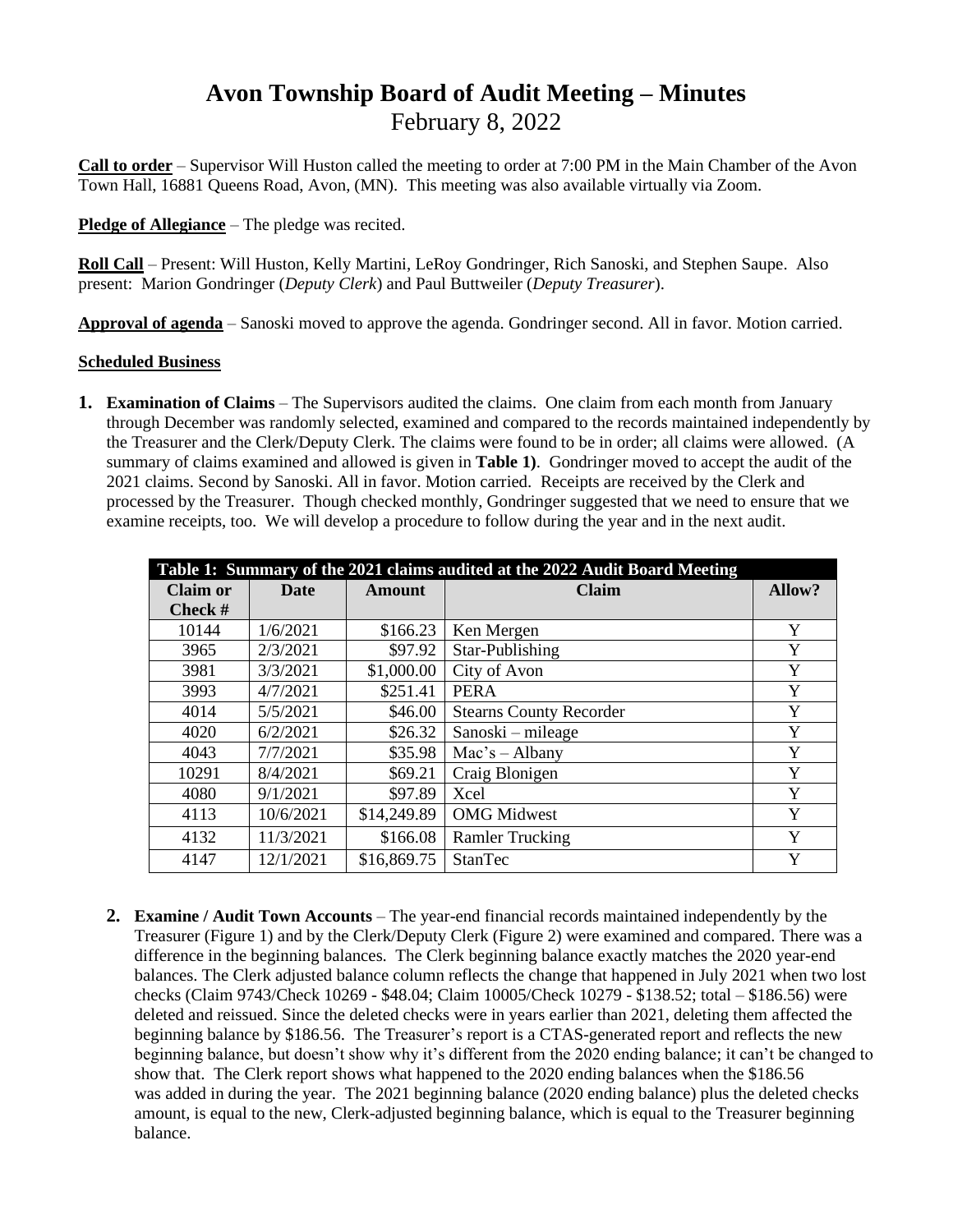In short, the year-end records matched. Huston moved to approve the audit of the Clerk/Deputy Clerk and Treasurer financial reports. Sanoski second. All in favor. Motion carried.

- **3. Examine / Audit Bank Accounts** The bank account balances independently maintained by the Treasurer (**Figure 1**) and Clerk/Deputy Clerk (**Figure 2**) were examined and compared. They were identical. Motion by Sanoski to approve the audit of the bank records. Second by Gondringer. All in favor. Motion carried.
- **4. Budget for 2023** After examining the budgeted and actual disbursements and receipts for 2021, and reviewing the 2022 budget, the Supervisors estimated the budget amounts for 2023. See **Figure 3**. Sanoski moved to approved the budget for 2023. Gondringer second. All in favor. Motion carried.
- **5. Levy for 2023** Analyzing the financial status of the Township, the Supervisors determined the levy amounts for 2023, which will be recommended to the residents for approval at the Annual Meeting. The recommended levy amounts are: General Revenue – \$101,310; Road & Bridge - \$343,690; Fire - \$83,000; Capital Reserve - \$2,000, for a total levy of \$530,000 (**Table 3**). The total levy is similar to last year (*for details, see Levy History below*). Motion by Gondringer to approve the budget and to recommend to the residents of Avon Township at the Annual Meeting a total levy of \$530,000 with a General Revenue levy of \$101,310, a Road & Bridge levy of \$343,690, a Fire Fund levy of \$83,000, and a Capital Reserve levy of \$2,000. Second by Sanoski. All in favor. Motion carried.

#### **Levy History:**

| Fund            | 2010      | 2011      | 2012-2019     | 2020      | 2021      | 2022       | 2023      |
|-----------------|-----------|-----------|---------------|-----------|-----------|------------|-----------|
| General         | \$34,200  | \$43,300  | $\cdots$      | \$82,850  | \$79,150  | \$86,110   | \$101,310 |
| Revenue         |           |           |               |           |           |            |           |
| Road & Bridge   | \$300,800 | \$315,800 | $\ddotsc$     | \$315,600 | \$307,300 | \$350,000* | \$343,690 |
| Fire            | \$55,000  | \$55,000  | $\cdots$      | \$70,000  | \$75,000  | \$92,000   | \$83,000  |
| Capital Reserve | \$25,000  | \$10,000  | $\cdots$      | \$2,000   | \$9,000   | \$2,000    | \$2,000   |
| Total           | \$415,000 | \$424,100 | all \$424,100 | \$470.450 | \$470.450 | \$530,110  | \$530,000 |

 *\*Note: the Supervisors originally recommended \$309,840; residents increased the amount at the 2021 Annual Meeting.*

| Table 3: Proposed Levy 2023 |           |
|-----------------------------|-----------|
| <b>Fund</b>                 | Amount    |
| <b>General Revenue</b>      | \$101,310 |
| Road & Bridge               | \$343,690 |
| Fire                        | \$83,000  |
| <b>Capital Reserve</b>      | \$2,000   |
| <b>Total</b>                | \$530,000 |

- **6. Audit Board Report** the Supervisors summarized the results of audit in the Audit Board Report.
- **7. Adjournment** Motion by Sanoski to adjourn the meeting at 9:00 PM. Second by Huston. All in favor. Motion carried.

\_\_\_\_\_\_\_\_\_\_\_\_\_\_\_\_\_\_\_\_\_\_\_\_\_\_ \_\_\_\_\_\_\_\_\_\_\_\_\_\_\_\_\_\_\_\_\_\_\_ \_\_\_\_\_\_\_\_\_\_\_\_\_\_\_\_\_\_\_\_\_\_\_\_\_\_\_

Respectfully submitted, Stephen G. Saupe, Clerk

Clerk signature: <br>
Clerk signature: <br>
Clerk signature: <br>
Clerk signature: <br>
Clerk signature: <br>
Clerk signature: <br>
Clerk signature: <br>
Clerk signature: <br>
Clerk signature: <br>
Clerk signature: <br>
Clerk signature: <br>
Clerk signatu

**Supervisor Approval:** date: date: date: date: date: date: date: date: date: date: date: date: date: date: date: date: date: date: date: date: date: date: date: date: date: date: date: date: date: date: date: date: date: d

LeRoy Gondringer Will Huston Rich Sanoski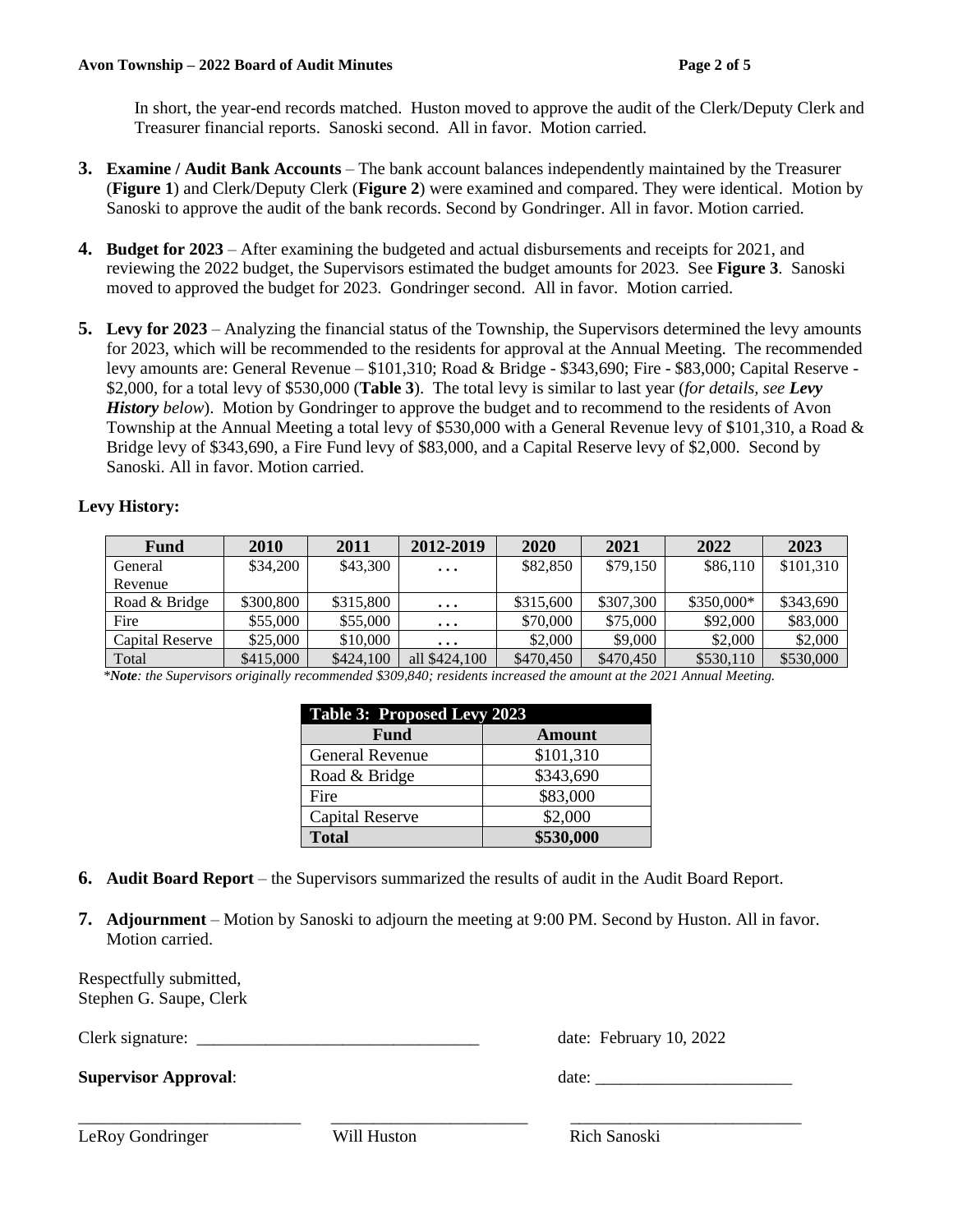

#### **Figure 1**. **Treasurer 2021 End-of-year financial statement**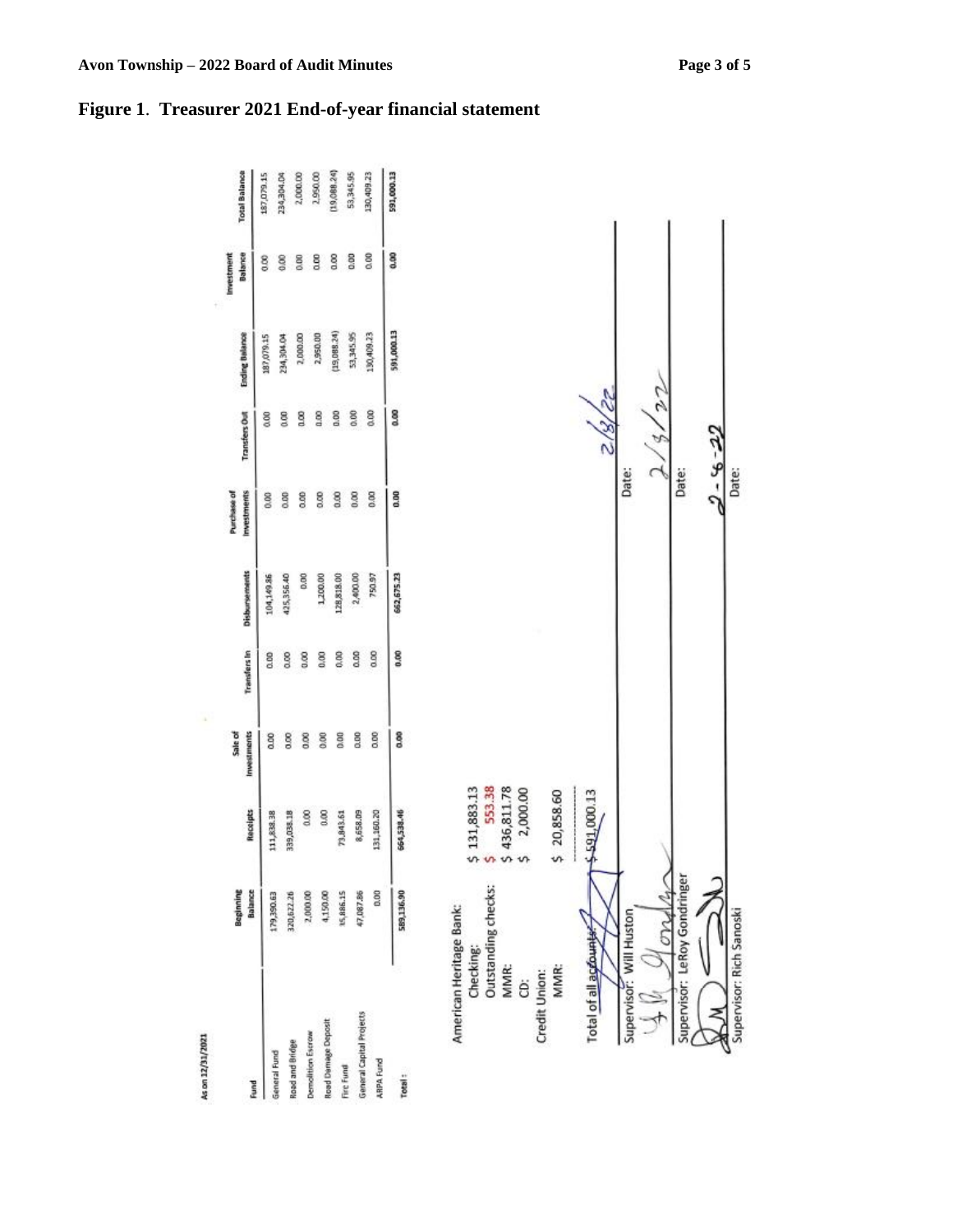| Clerk Financial Report 12/31/2021             |                          |           |                                          |                      |   |                             |   |                      |   |                       |
|-----------------------------------------------|--------------------------|-----------|------------------------------------------|----------------------|---|-----------------------------|---|----------------------|---|-----------------------|
|                                               |                          |           | Voided                                   | Adjusted             |   | 2021                        |   |                      |   |                       |
| <b>Account Name</b>                           | <b>Beginning Balance</b> |           | Checks                                   | <b>Beginning bal</b> |   | Receipts                    |   | <b>Disbursements</b> |   | <b>Ending Balance</b> |
| General revenue                               | 179,204.07               |           | 186.56                                   | 179,390.63           |   | \$111,838.38                | s | 104,149.86           | s | 187,079.15            |
| Road and bridge                               | 320,622.26               |           |                                          | 320,622.26           | s | 339,038.18                  |   | 425,356.40           | ı | 234,304.04            |
| Demolition CD                                 | 2,000.00                 |           |                                          | 2,000.00             |   |                             |   |                      |   | 2,000.00              |
| <b>Road Damage Deposit</b>                    | 4,150.00                 |           |                                          | 4,150.00             |   |                             |   | 1,200.00             |   | 2,950.00              |
| Ë                                             | 35,886.15                |           |                                          | 35,886.15            |   | 73,843.61                   |   | 128,818.00           |   | 19,088.24)            |
| Capital Reserve Fund                          | 47,087.86                |           |                                          | 47,087.86            |   | 8,658.09                    |   | 2,400.00             |   | 53,345.95             |
| <b>ARPA Grant</b>                             |                          |           |                                          |                      |   | 131,160.20                  |   | 750.97               |   | 130,409.23            |
| Total                                         | 588,950.34               |           |                                          | 589,136.90           | s | 664,538.46                  | s | 662,675.23           | s | 591,000.13            |
| Bank Account Balances 12/31/2021              |                          |           |                                          |                      |   |                             |   |                      |   |                       |
| Checking (American Heritage Bank)             |                          |           | 131,883.13                               |                      |   |                             |   |                      |   |                       |
| <b>Outstanding Checks</b>                     |                          |           | (553.38)                                 |                      |   |                             |   |                      |   |                       |
| Deposits in Transit                           |                          |           | 0.00                                     |                      |   |                             |   |                      |   |                       |
| Checking Balance (American Heritage Bank)     |                          |           | 131,329.75                               |                      |   |                             |   |                      |   |                       |
| Money Market (American Heritage Bank)         |                          |           | 436,811.78                               |                      |   |                             |   |                      |   |                       |
| Money Market (Credit Union)                   |                          |           | 20,858.60                                |                      |   |                             |   |                      |   |                       |
| End of the Year Bank Subtotal Total           |                          | s         | 589,000.13                               |                      |   |                             |   |                      |   |                       |
| Demolition CD                                 |                          |           | \$2,000.00                               |                      |   |                             |   |                      |   |                       |
| Total                                         |                          |           | 591,000.13                               |                      |   |                             |   |                      |   |                       |
| Supervisor Will Huston<br>Clerk Stephen Saupe |                          | Date<br>5 | Supervisor Richard Sanoski<br>Vice Chair |                      |   | Supervisor LeRoy Gondringer |   |                      |   |                       |

### **Figure 2. Clerk/Deputy Clerk 2021 End-of-year financial statement**